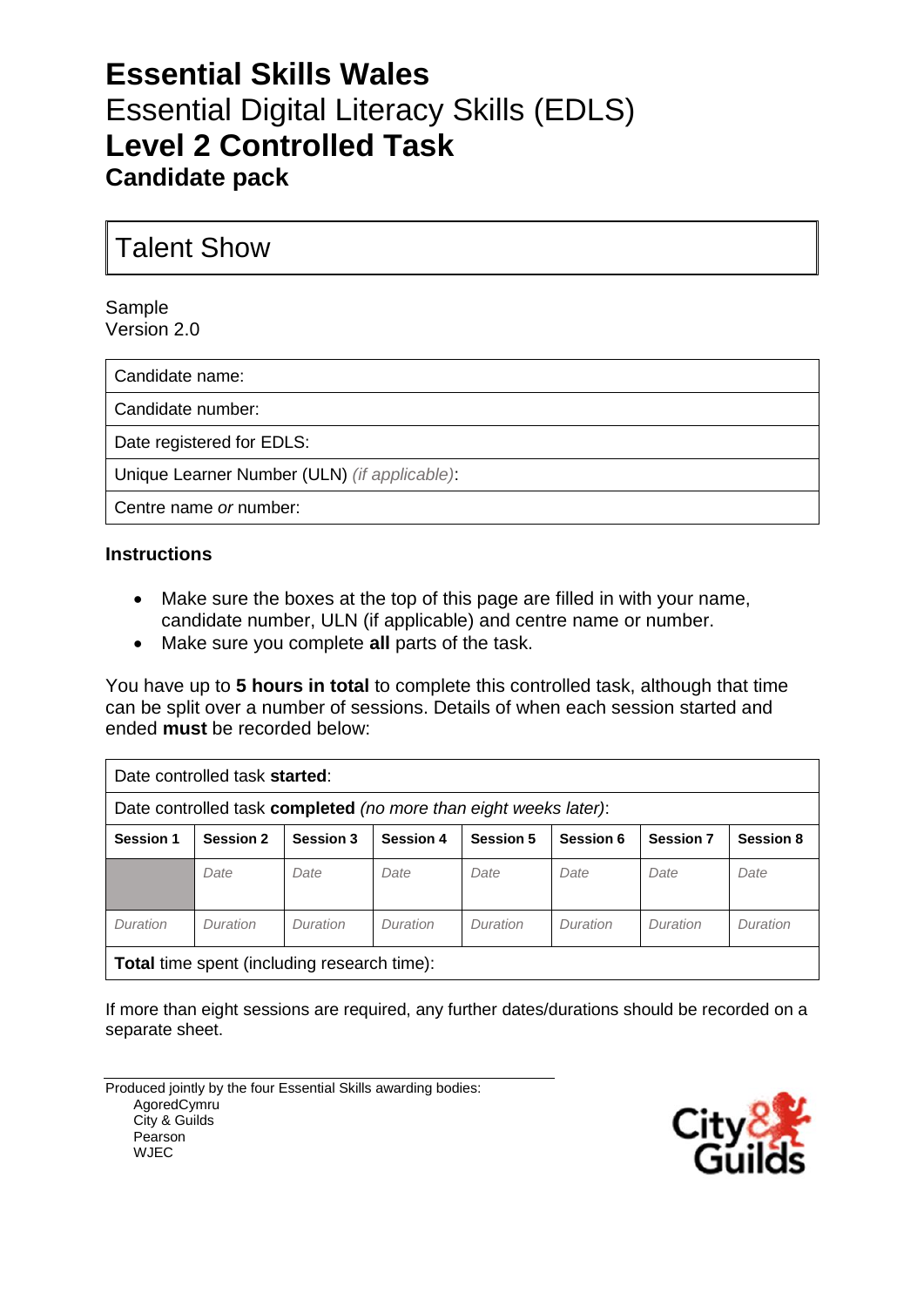**This task pack contains a scenario and a set of instructions. It also contains guidance for the Structured Discussion you will need to have with your assessor after completing this task.**

- Make sure you read through the scenario and instructions carefully before you start.
- You will be supervised throughout your time working on this task, although during that time you can use most of the equipment that would normally be available to you in a real-life situation (this will include accessing the internet).
- You are allowed research time outside of the working time when completing **Part 1** of the controlled task. This will be under controlled conditions.
- Although you will be working in collaboration, all work submitted must be **entirely** your own. You are not allowed to be given any help with the skills that are being assessed through this controlled task.
- Submit all of your work at the end of **each** session. You are not allowed to take any task materials away with you, or have access to these between sessions.
- Make sure you **sign the declaration** at the back of this pack at the end of your final session working on this task.

You must complete Parts 1, 3 and 5 of this task entirely on your own. You will need to work with at least two other people for Part 2 and 4 of this task.

### **Structured Discussion**

Once you have completed the task you will take part in a Structured Discussion with your assessor. This may be one-to-one or as part of a small group.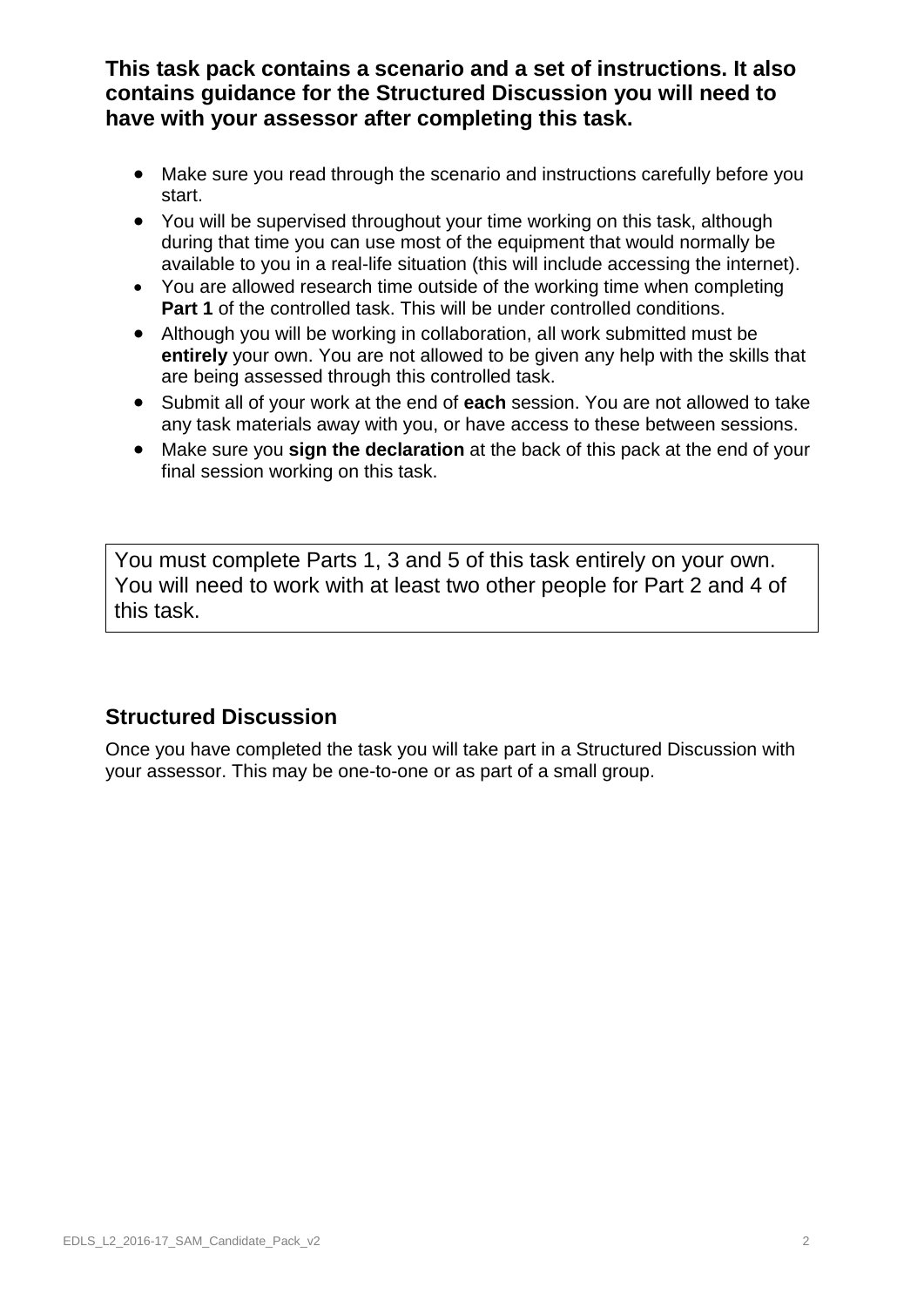### Task instructions: Talent Show

#### **Scenario**

You are part of a team that is organising a talent show to raise funds for a local cause.

In order for this show to go ahead, support is needed from local businesses.

You have been asked to create a multimedia resource that will encourage local businesses to support your talent show.

Your resource should give examples of how the businesses can give their support. For example, they could provide:

- prizes
- scenery, make-up and other resources
- sponsorship.

You also need to explain why you are holding the event and who will benefit from any money raised.

#### **Overview**

Before you develop your multimedia resource you will have to carry out research and decide upon the best method of creating and presenting your resource.

This task could be completed by creating a website or any other multimedia.

You will need to set up a structured filing system. This should allow you to create and develop information for ease of storage, retrieval and sharing. The system must show that you can manage information as you develop and finalise the resource, which will be used for engaging local businesses.

During the task you must identify the digital technologies and tools you will use to:

- search for information that you will need
- draft the creative multimedia resource
- develop the resource
- bring together all the work in the final product

### **Part 1 On your own:**

1.1 You must set up an appropriate folder structure with at least one folder and one subfolder with appropriate files in each. Your folder and file names should reflect their contents.

You need to gather information about what you want to include in your online multimedia resource and on the different ways you can create and present your information. You must decide which digital tools to use and justify your decisions.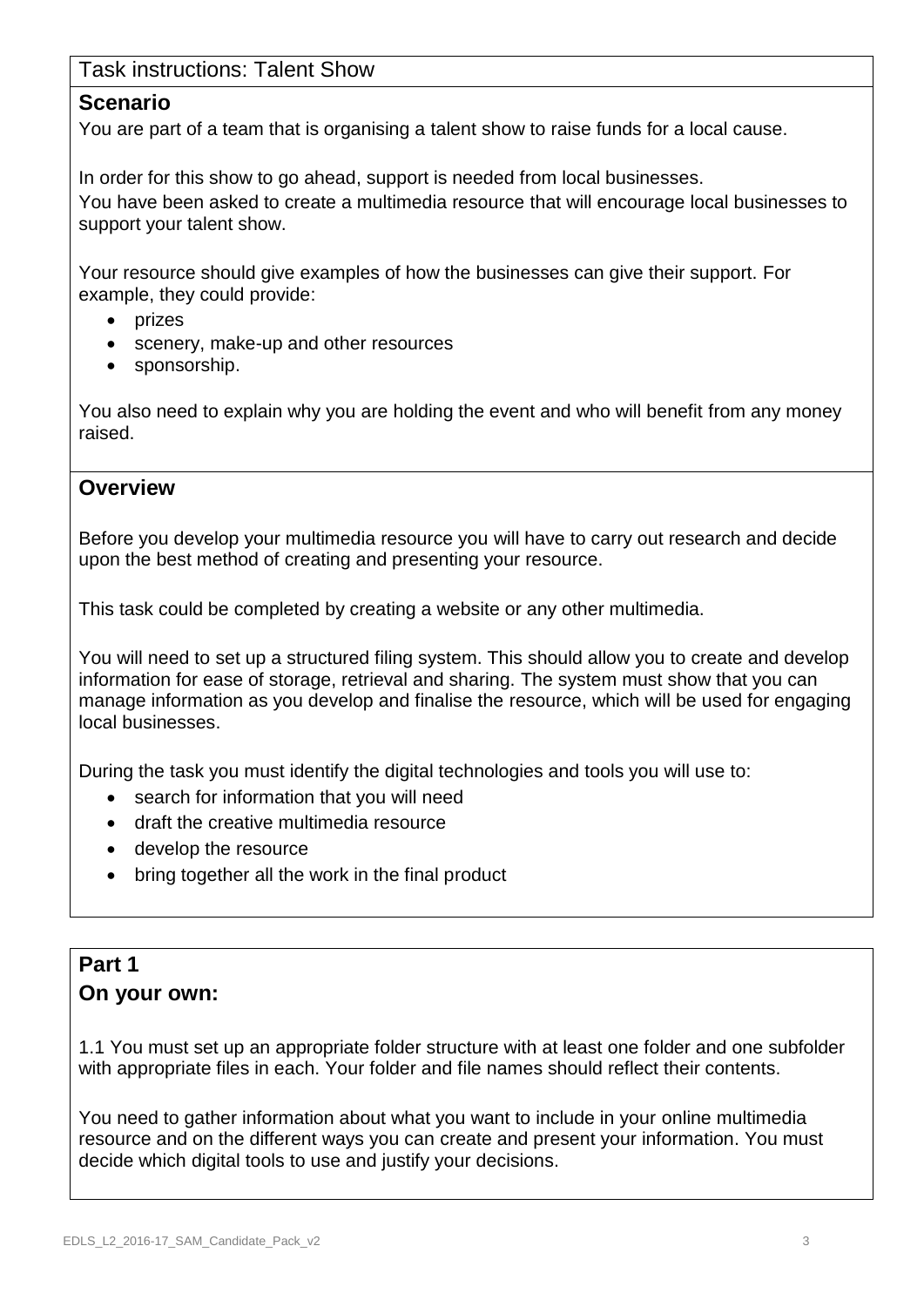1.2 Research and record information on:

- what is to be included in a talent show
- the resources needed for setting up a talent show
- the type of support that specific businesses may be able to provide.
- 1.3 You must provide evidence to show how you carried out your research, this should show you have:
	- used refined search techniques using appropriate keywords and phrases
	- assessed the information for currency, relevance, authority, accuracy and purpose.

1.4.You must present your findings in a format that:

- is clear for the team to understand
- allows you and the team to make an informed decision on the type of online multimedia resource to be created.

Your work should be saved within the folder structure you created in 1.1, ensuring that the file and folder names reflect the contents.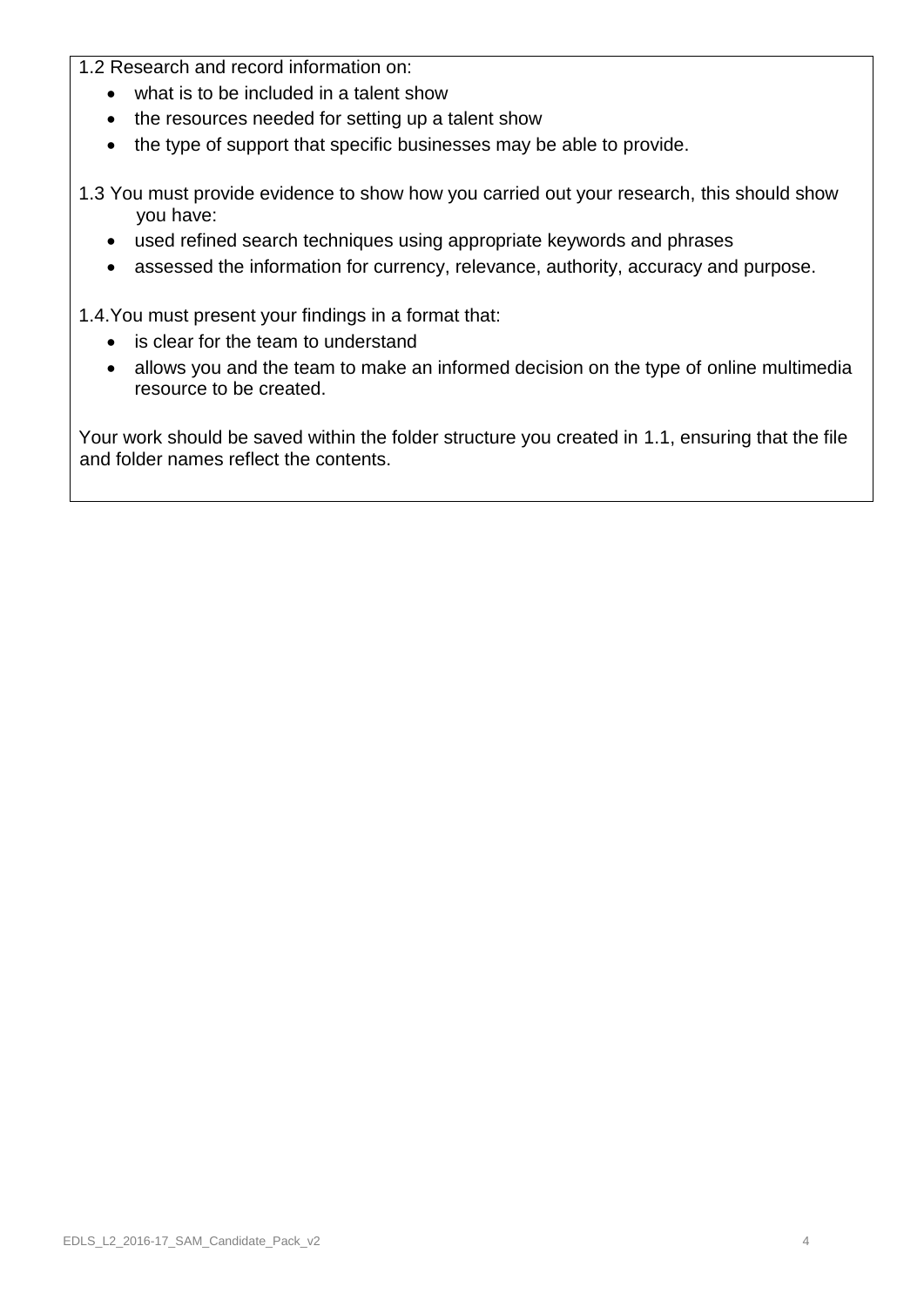## **Part 2 Working with others:**

Each team member will produce a different resource. It is important that the information included is consistent. In this part, you will work with others to decide on what to include. You will then produce your final resource on your own in Part 3.

2.1 You must use a method of online communication to contact other team members and decide on which synchronous collaborative tool to use to work together.

2.2 Use your chosen synchronous tool to collaborate by:

- sharing the findings from your research and inviting comments
- commenting on the research of at least two other team members (You must be able to provide evidence of this in your folder structure in Part 1)
- agreeing at least three common elements that all resources must contain.

Your work should be saved within the folder structure you created in 1.1, ensuring that the file and folder names reflect the contents.

### **Part 3 On your own:**

You must now design and create the multimedia resource that will be used to attract the attention of those who will potentially provide the support that your talent show needs.

3.1 Create the multimedia resource and include:

- appropriate information from your research
- at least 2 images/videos about talent shows
- appropriate use of at least 5 techniques (e.g. sound, images, videos, animation, text, hyperlinks, timing, structure, template, formatting, colour schemes, accessibility).

3.2 Make sure local businesses and other organisations will be able to easily navigate your multimedia resource to find out why they should support your talent show production.

You can provide evidence for this task in a format of your choice.

Your work should be saved within the folder structure you created in 1.1, ensuring that the file and folder names reflect the contents.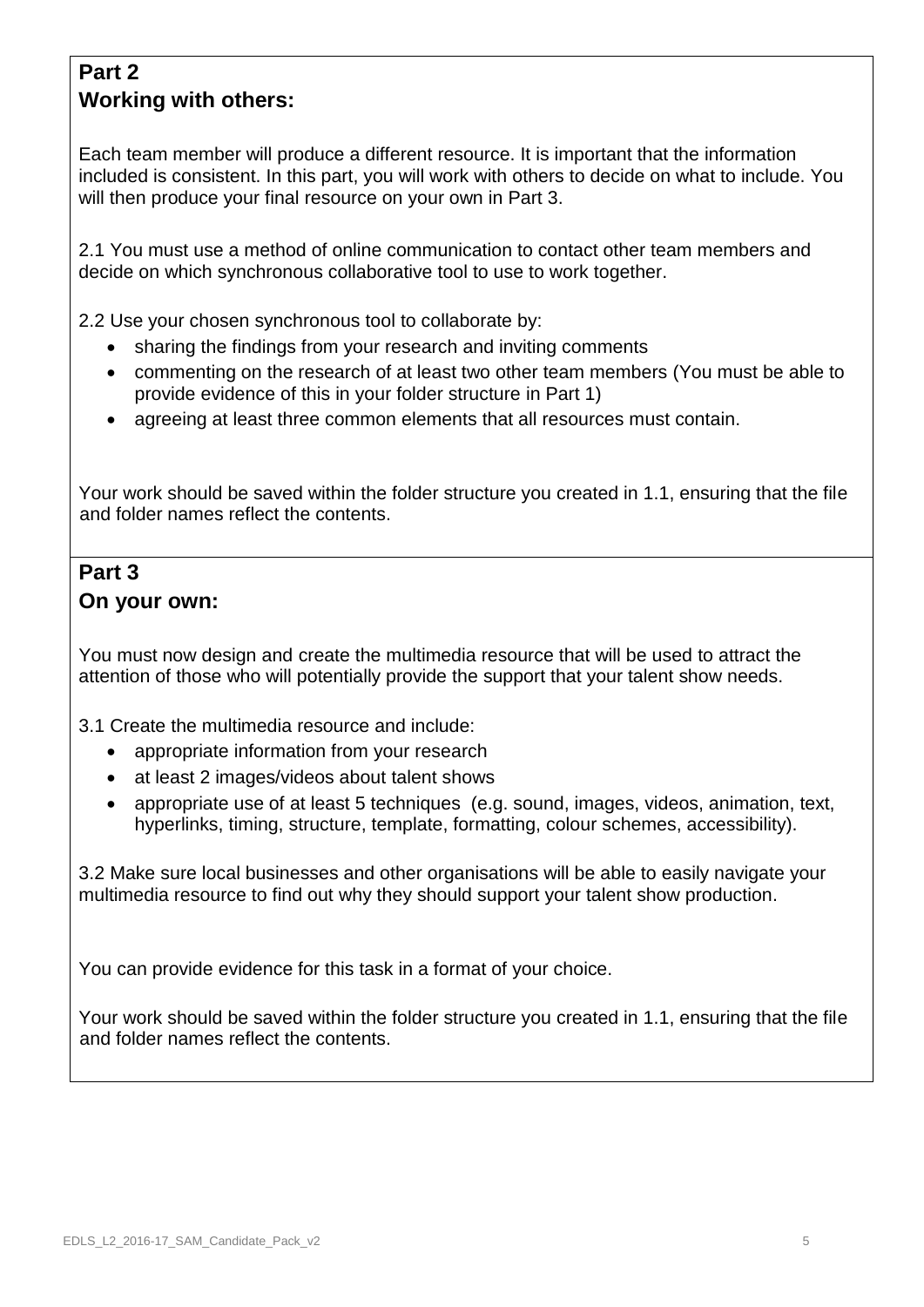### **Part 4 Working with others:**

Before you finalise your multimedia resource you need to share it and obtain feedback.

4.1 You must:

- use a method of online communication to contact other team members and agree a method of online collaboration to enable:
	- o a review of each other's resource(s)
	- o sharing of ideas and any recommendations for additions/amendments
- use appropriate language and behaviour.

Your work should be saved within the folder structure you created in 1.1, ensuring that the file and folder names reflect the contents.

### **Part 5 On your own:**

You must now review and evaluate some aspects of this task.

5.1 Create a file and record evidence of:

- evaluation of two methods of securing digital information
- assessment of the technologies used in the task
- assessment of the tools used in the task
- assessment of the techniques used in the task.

5.2 You must show that you understand how collaboration can enhance personal and professional practice by reflecting on how:

- your team worked together
- collaboration influenced decisions made about your multimedia resource.

You should save your reflections in your folder structure.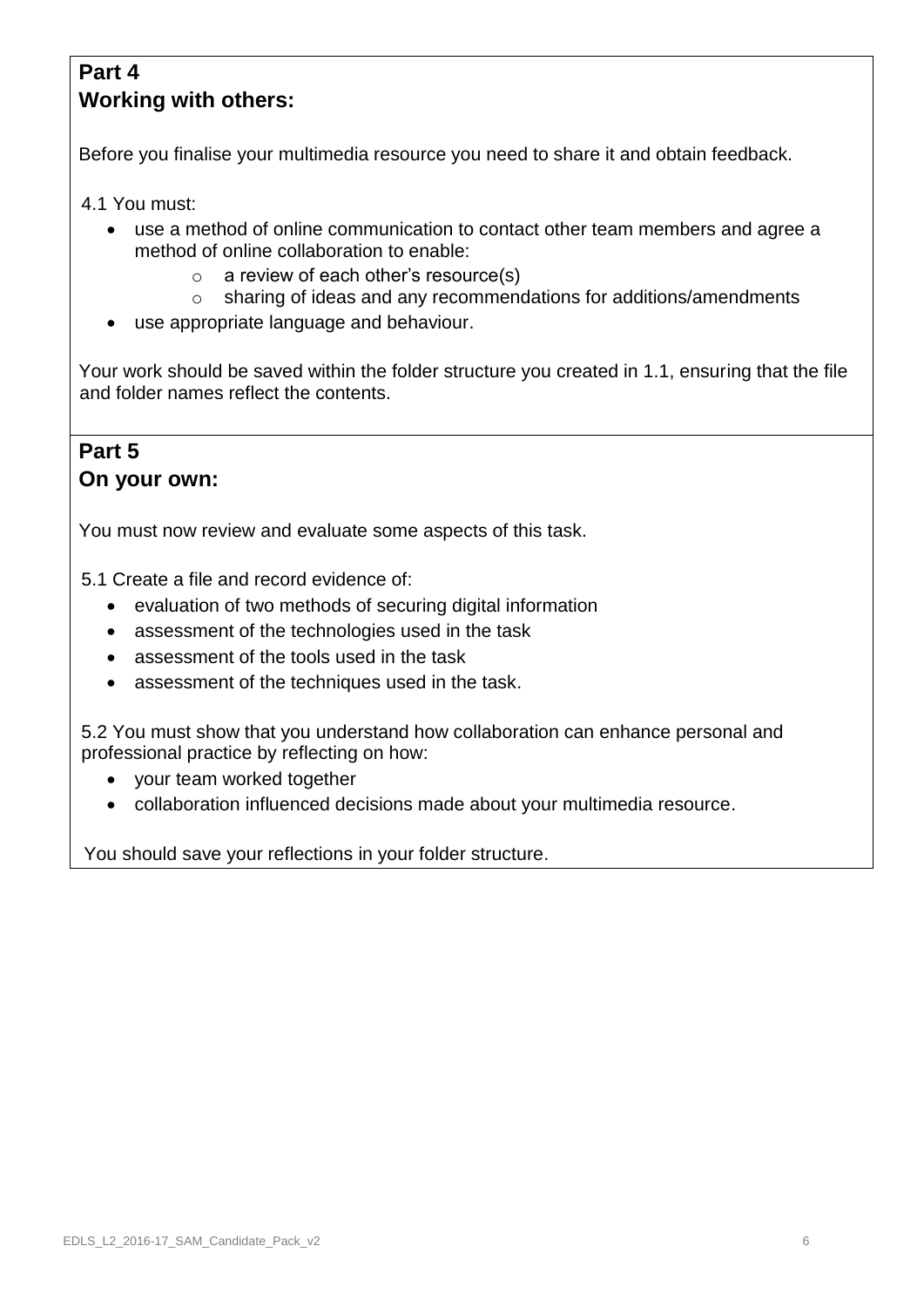The Structured Discussion can take place outside of the allocated time for the Controlled Task and after the 8 week working period.

## **Structured Discussion**

(to be completed after you have successfully finished your Controlled Task)

You must prepare for the discussion and submit any notes made.

You will be given the opportunity to discuss:

- ways of staying safe in a wide range of digital communities and environments
- and compare a range of digital tools which extend personal learning with reference to how these meet personal learning requirements and preferences
- the basic configuration of common digital devices
- potential benefits and risks of three digital collaborative tools and their use
- the creative decisions you have made and their impact upon the final product.